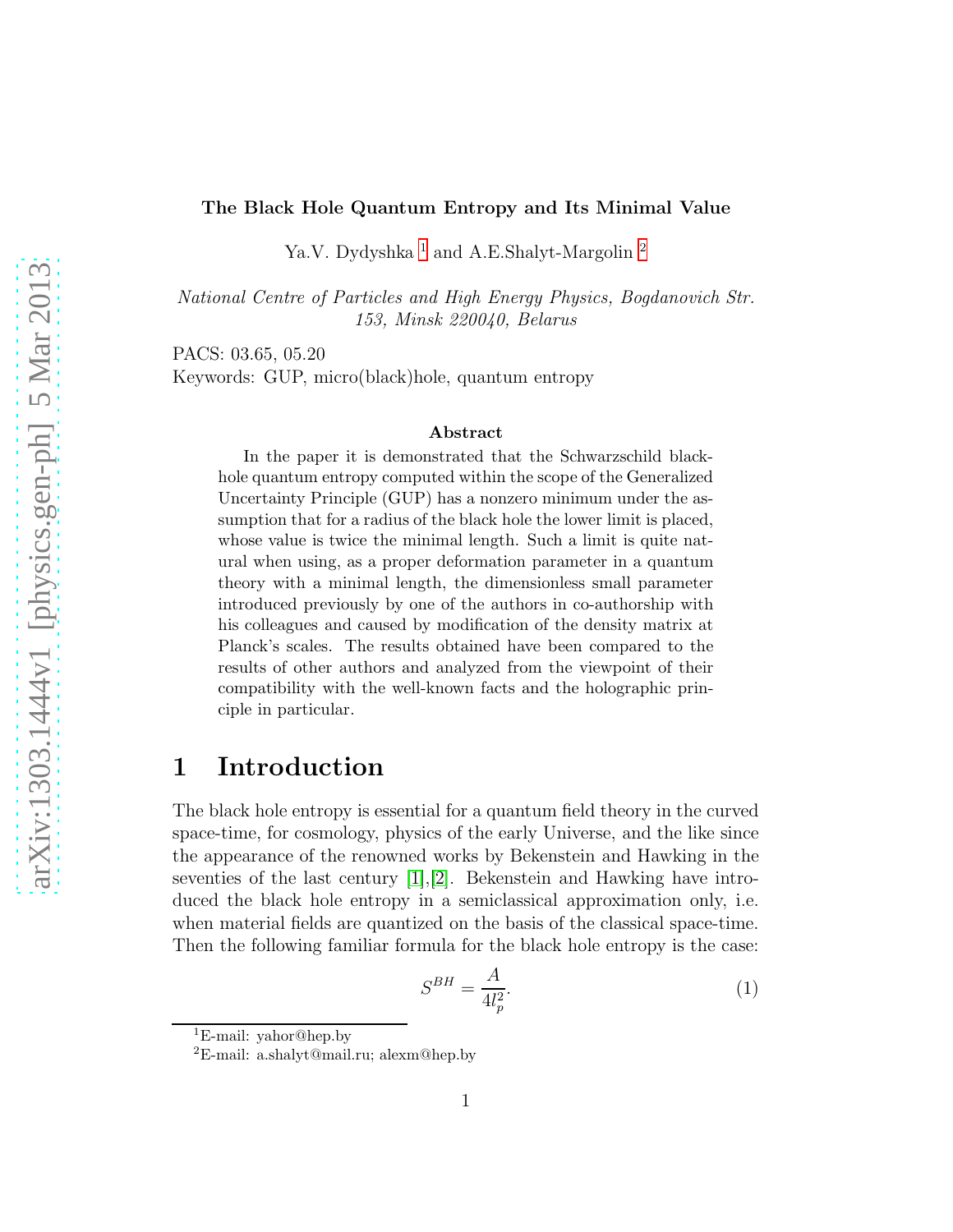But it is obvious that a change to higher energies (with regard to the quantum-gravitational effects) necessitates addition of quantum corrections in the right-hand side of [\(1\)](#page-0-2). The importance of this problem has been greatly increased with the introduction of the Generalized Uncertainty Principle (GUP)

<span id="page-1-0"></span>
$$
\Delta x \ge \frac{\hbar}{\Delta p} + \ell^2 \frac{\Delta p}{\hbar},\tag{2}
$$

where  $\ell^2 = \lambda l_p^2$  and  $\lambda$  – dimensionless numerical factor.

GUP, first brought about in a superstring theory [\[3\]](#page-7-2), has been supported by the findings in the fields of fundamental research having no relation to the superstring theory  $|4|$ – $|10|$ .

Apparently, GUP [\(2\)](#page-1-0) leads to a minimal length on the order of Planck's length

$$
\triangle x_{min} = 2\sqrt{\lambda}l_p \tag{3}
$$

and, moreover, is responsible for the appearance of the quantum corrections in the right-hand side of[\(1\)](#page-0-2).

At the present time these corrections are quite clearly understood (for example, see  $[11]$ – $[13]$ ), however, leaving some unanswered questions, the most interesting of which are listed below.

(1) As quantum theory with GUP is a deformed quantum theory [\[14\]](#page-8-3) with the corresponding deformation of the Heisenberg algebra  $[9]$ , [\[10\]](#page-8-0), there is a problem concerning the dependence of the final result on selection and variability domain of the deformation parameter.

(2) The same problem concerns the entropy of micro(black)holes or planckian black holes when we proceed to the region of planckian energies.

In this work it is shown that with the use of  $\alpha$ , introduced in [\[15\]](#page-8-4)–[\[27\]](#page-9-0), as a deformation parameter a change from lower to higher energies and vice versa is quite natural, meeting the Hooft-Susskind Holographic Principle [\[28\]](#page-9-1)–[\[30\]](#page-9-2), on the one hand, and the notion of a nonzero minimal energy is also reasonable, on the other hand.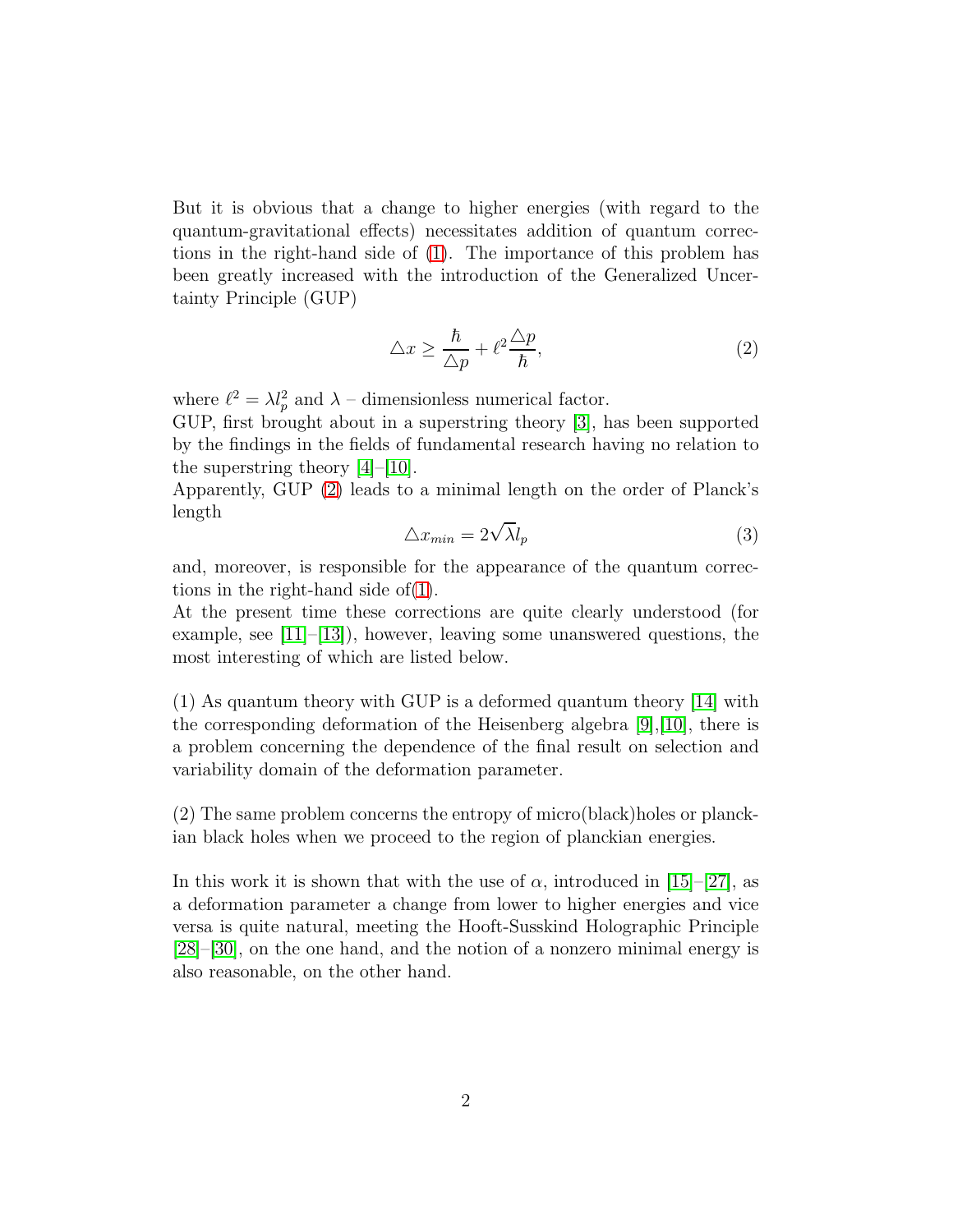# 2 GUP and Quantum Corrections to Semiclassical Formula of BH Entropy

As noted in the previous Section, a quantum theory extended by inclusion of GUP is deformed and associated with a deformation parameter. Of course, selection of this parameter is inconclusive (for example,[\[9\]](#page-7-4)).

In [\[25\]](#page-9-3)–[\[27\]](#page-9-0) it has been demonstrated that, at least, for the simplest variant of GUP – merely deformation of the commutator  $[\vec{x}, \vec{p}]$ :

<span id="page-2-0"></span>
$$
[\vec{x}, \vec{p}] = i\hbar (1 + \beta^2 \vec{p}^2 + \ldots)
$$
\n(4)

the parameter  $\alpha_x = l_{min}^2/x^2$ , where x is the measuring scale, is also the GUP-deformation parameter, and [\(4\)](#page-2-0) may take the following form (for example, [\[26\]](#page-9-4), p. 943):

$$
[\vec{x}, \vec{p}] = i\hbar (1 + a_1 \alpha_x + a_2 \alpha_x^2 + \ldots). \tag{5}
$$

Note that  $\alpha_x$  may be introduced into a quantum field theory with the minimal length  $l_{min}$ , regardless of the origin of this minimal length (GUP or  $\text{not})[15]-[21].$  $\text{not})[15]-[21].$  $\text{not})[15]-[21].$  $\text{not})[15]-[21].$  $\text{not})[15]-[21].$ 

At the same time, there is one important feature of using the parameter  $\alpha_x$  in a theory with the fundamental length (ultraviolet cutoff). The variability domain of this parameter is  $0 < \alpha_x \leq 1/4$  [\[16\]](#page-8-5)–[\[21\]](#page-9-5) and hence, with this approach based on the high-energy density-matrix deformation, apart from the minimal length  $l_{min}$ , we have the minimal measurable  ${\rm length}\,\, l_{min}^{meas}$ 

<span id="page-2-2"></span>
$$
l_{min}^{meas} = 2l_{min}.\tag{6}
$$

So,  $\alpha_x$  is small (for the known energies very small) and dimensionless. Only at Planck's scales we have

<span id="page-2-3"></span>
$$
\lim_{x \to l_{min}^{meas}} \alpha_x = \frac{1}{4}.\tag{7}
$$

The parameter  $\alpha_x$  is very convenient in studies of the black hole thermodynamic characteristics and specifically of the entropy S.

We use the results presented in the work [\[11\]](#page-8-1) that is now canonical. The work gives the most complete formula for the Schwarzshild black-hole quantum entropy within the scope of GUP that takes the following form  $([11],$  $([11],$  $([11],$  formula  $(16)$ :

<span id="page-2-1"></span>
$$
S_{GUP}^{BH} = \frac{A}{4l_p^2} - \frac{\pi \lambda}{4} \ln \left( \frac{A}{4l_p^2} \right) + \sum_{n=1}^{\infty} c_n \left( \frac{A}{4l_p^2} \right)^{-n} + \text{const} ,\qquad (8)
$$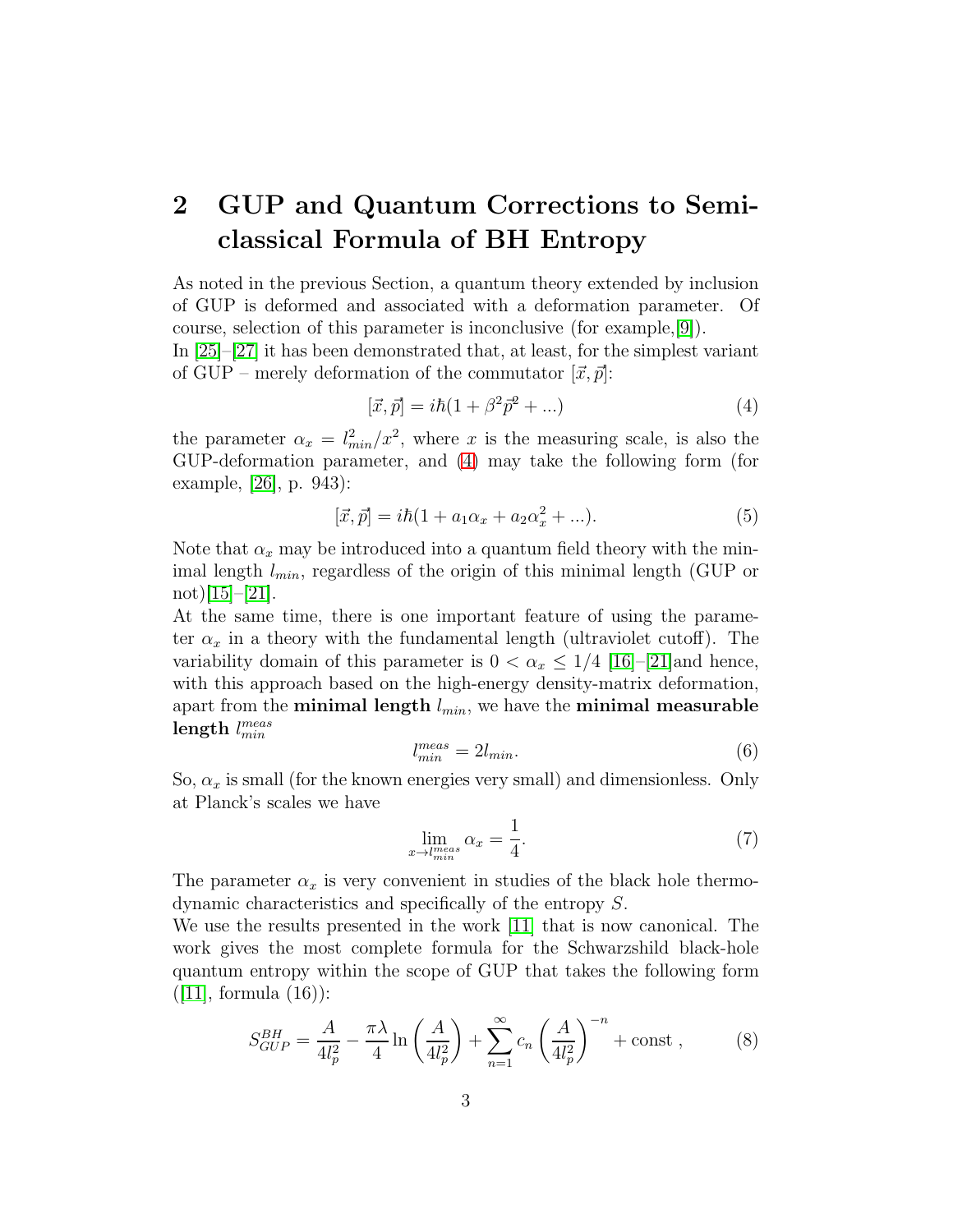where the expansion coefficients  $c_n \propto \lambda^{n+1}$  can always be computed to any desired order of accuracy.

Then, for a black hole of the radius R, in terms of  $\alpha_R$  [\(8\)](#page-2-1) is as follows:

<span id="page-3-0"></span>
$$
S_{GUP}^{BH}[\alpha_R] = 4\pi \lambda \alpha_R^{-1} + \frac{\pi \lambda}{4} \ln \alpha_R + \sum_{n=1}^{\infty} \frac{c_n}{(4\pi \lambda)^n} \alpha_R^n + \text{const}'.
$$
 (9)

Here the integration constant is redefined as const– > const' +  $\frac{\pi\lambda}{4}$  log  $\lambda$ .

Let us find an extremum of  $S_{GUP}^{BH}[\alpha_R]$  in the interval  $0 < \alpha_R \leq 1/4$  for different values of the numerical factor  $\lambda$ . It is clear that this function has no maximum as for  $\alpha_R \to 0$  (the case of large black holes) the first (semiclassical) term  $\propto \alpha_R^{-1}$  becomes infinitely large to suppress the remaining "tail" in the right-hand side [\(9\)](#page-3-0). Because of this, of particular importance is finding of a minimum  $S_{GUP}^{BH}[\alpha_R]$ .

As seen, the minimal element of area

$$
(\Delta A)_{min} \simeq \epsilon l_p^2 \Delta p \Delta x \tag{10}
$$

$$
\Delta p \simeq \frac{\Delta x}{2\lambda l_p^2} \left[ 1 - \sqrt{1 - \frac{4\lambda l_p^2}{\Delta x^2}} \right] \tag{11}
$$

is a strictly positive value. Assuming that the entropy of such an area is equal to  $b = \ln 2$ , for the total entropy we can write the following equation:

$$
\frac{dS}{dA} \simeq \frac{(\Delta S)_{min}}{(\Delta A)_{min}}.\tag{12}
$$

On going from the area to the parameter  $\alpha_R = \frac{16\pi\lambda l_p^2}{A}$  this equation takes a simple form

$$
\frac{dS}{d\alpha_R} = -\pi\lambda \frac{2 + \sqrt{4 - \alpha_R}}{\alpha_R^2} \tag{13}
$$

The right-hand side of the equation is obviously negative for all  $\alpha_R < 4$ and for  $\lambda > 0$ . Consequently, the entropy is a monotonically decreasing function of the parameter  $\alpha_R$ .

From the condition  $\alpha_R \in (0, 1/4]$  it follows that the entropy is at its minimum at the point  $\alpha_R = 1/4$ .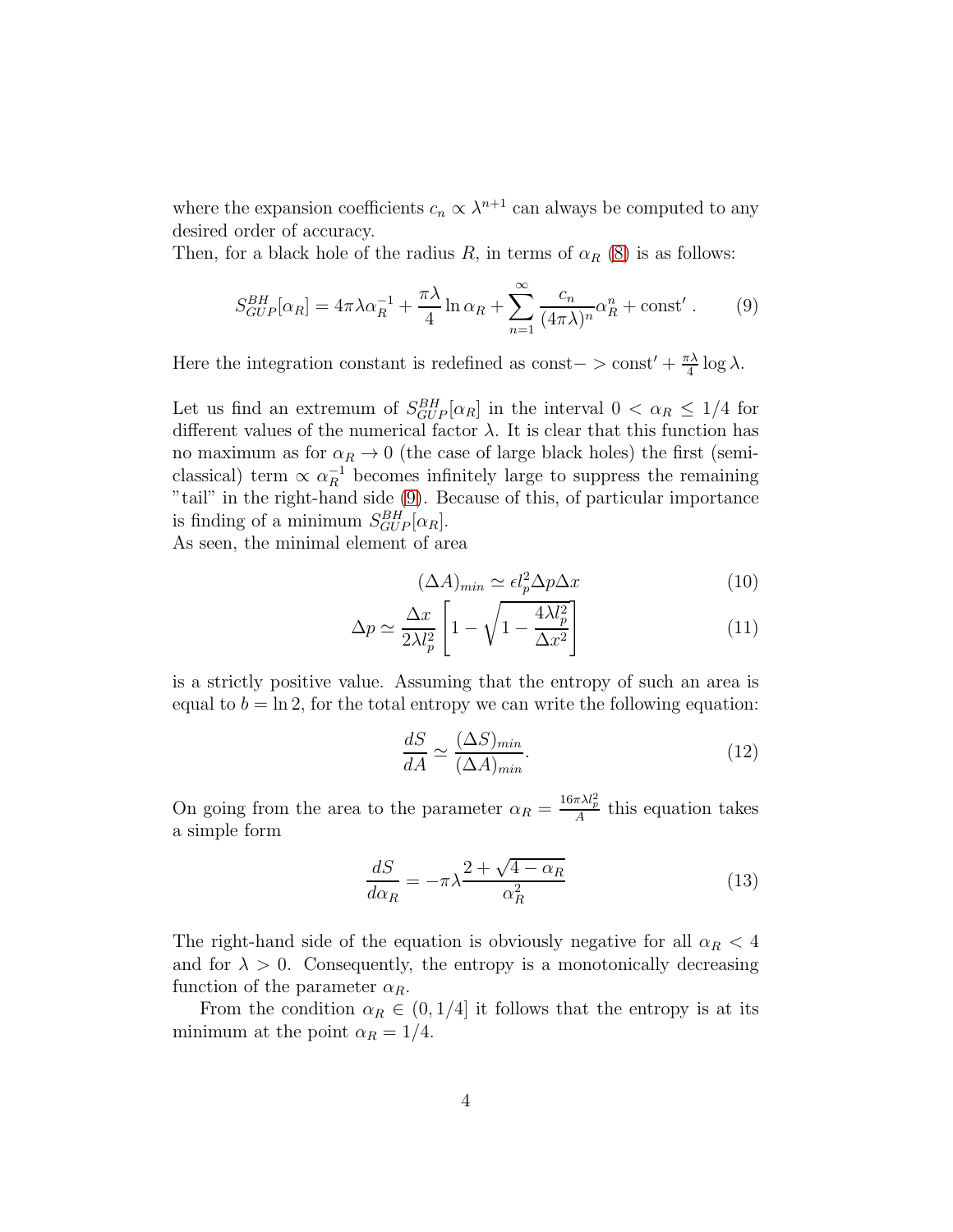

Figure 1: Derivative of the entropy  $\frac{dS}{d\alpha_R}$ 

Integrating the equation, we get

$$
S = \pi \lambda \left( \frac{4}{\alpha_R} + \frac{\log{(\alpha_R)}}{4} + \frac{\alpha_R}{64} + \frac{\alpha_R^2}{1024} + \frac{5\alpha_R^3}{49152} + \ldots + C \right). \tag{14}
$$

The integration constant  $C$  is fixed in accordance with [\[33\]](#page-10-0) from the condition of zero entropy at a minimal area of the event horizon  $A_p =$  $4\pi(\Delta x_{min})^2 = 16\pi\lambda l_p^2$ . This complies with the parameter value  $\alpha_R = 1$ . We have derived  $C = -4.01672$ . But a minimal measurable area is associ-ated with  $\alpha_R = 1/4$ . This leads to the existence of a minimal entropy that equals  $S_{min} = 36.5703\lambda$ .

Performing similar computations for another type of GUP

$$
\Delta x \Delta p \ge \sqrt{1 + 2\lambda l_p^2 \Delta p^2},\tag{15}
$$

we obtain

$$
\frac{dS}{d\alpha_R} = -4\pi\lambda \frac{\sqrt{1 - \frac{\alpha_R}{8}}}{\alpha_R^2},\tag{16}
$$

$$
S = \pi \lambda \left( \frac{4}{\alpha_R} + \frac{\log{(\alpha_R)}}{4} + \frac{\alpha_R}{128} + \frac{\alpha_R^2}{4096} + \frac{5\alpha_R^3}{393216} + \dots + C \right). \tag{17}
$$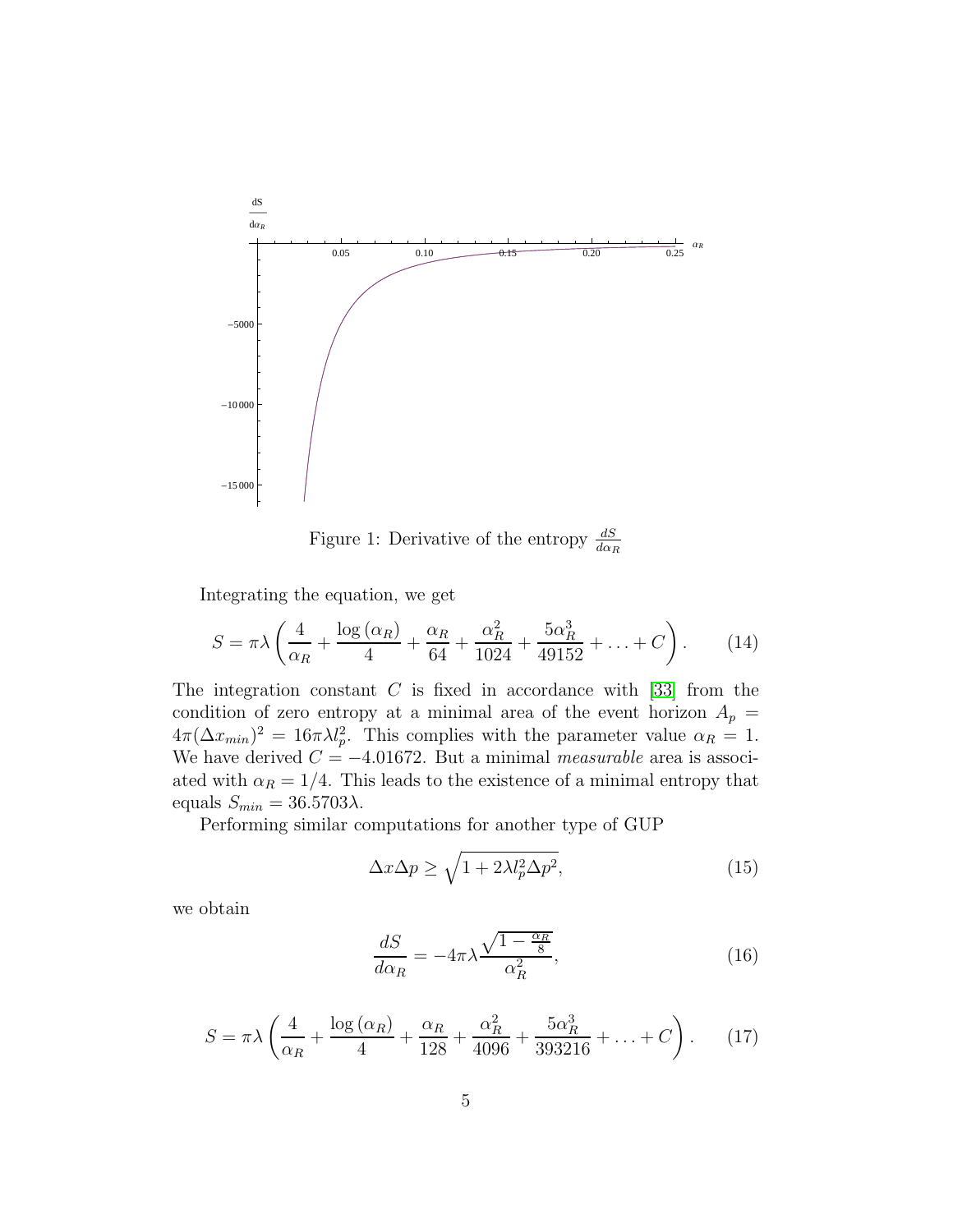Here the integration constant is  $C = -4.008007$ , and a minimal entropy (for  $\alpha_R = 1/4$ ) is equal to  $S_{min} = 36.5911\lambda$ .

It is seen that the difference between these two cases is insignificant making it possible to infer: the uncertainty associated with the coefficients  $c_n$  is negligible.



Figure 2: The entropy S as a function of  $\alpha_R$ 

### 3 Analysis and Comments

By our approach, for Schwarzshild black holes there is a minimal nonzero entropy,  $S_{min}^{bh} > 0$  coming as an attribute for a micro-black hole of the radius

<span id="page-5-1"></span>
$$
r_{bh}^{min} \approx 2l_{min}.\tag{18}
$$

This result is consistent with the results of other authors, in particular, in the works [\[31\]](#page-9-6), [\[32\]](#page-9-7), where it has been demonstrated that the final stage of a black hole is the planckian remnant with zero entropy and zero temperature. However, this occurs in the case of the noncommutative space-time, i.e. when the following condition is fulfilled for operators of the space coordinates:

<span id="page-5-0"></span>
$$
[X^{\mu}, X^{\nu}] = i\theta^{\mu\nu},\tag{19}
$$

where  $\theta^{\mu\nu}$  is an anti-symmetric matrix.

This restriction is very strong but it is not imposed in the present paper. As shown in ([\[33\]](#page-10-0),section 2), the simplest variant of GUP (without the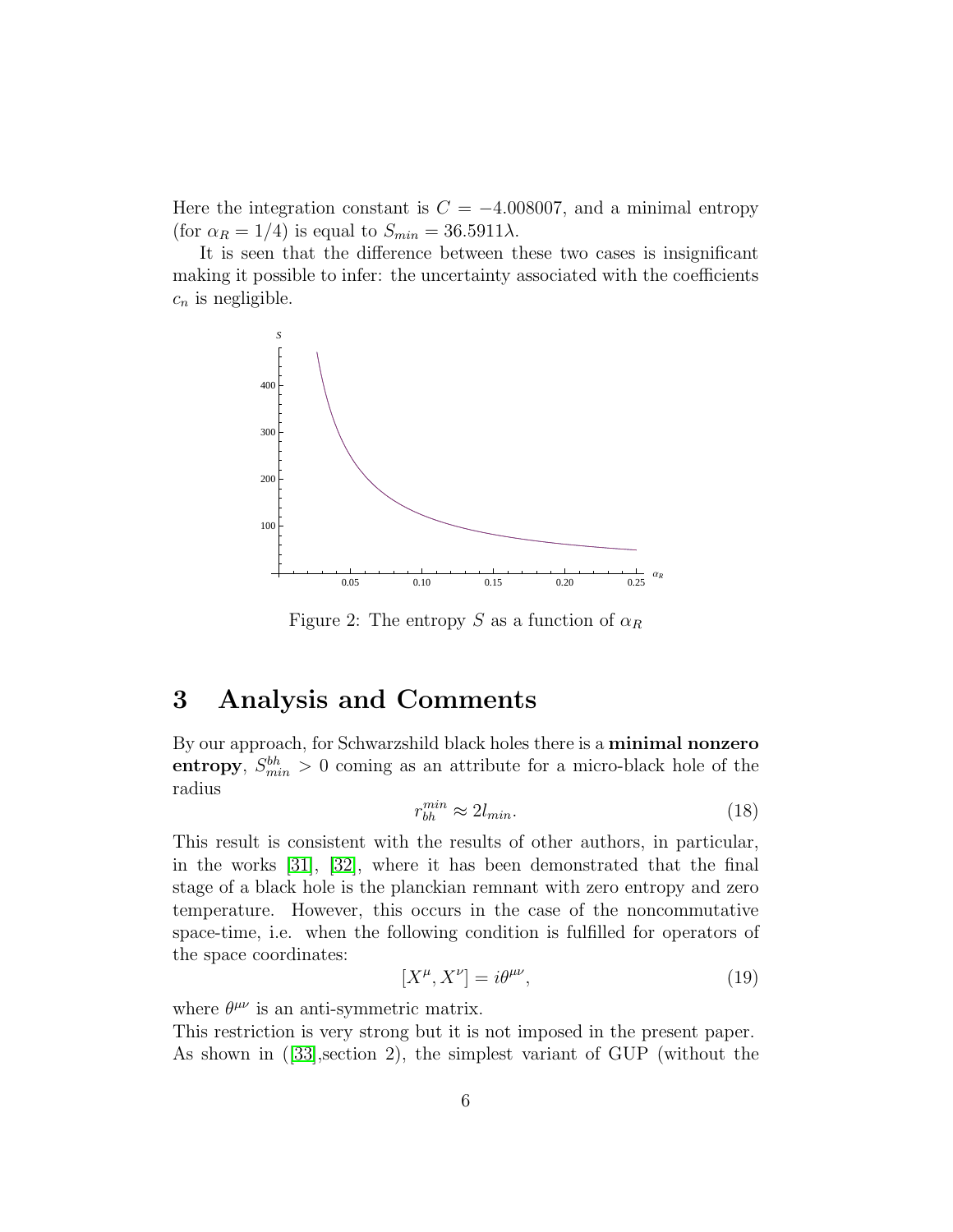noncommutativity condition [\(19\)](#page-5-0)) may finally result in a zero entropy for the planckian black-hole remnant  $([33],$  $([33],$  $([33],$  formulae  $(21),(22)$ ). However, in [\[33\]](#page-10-0), as distinct from [\(18\)](#page-5-1), the consideration is given to the limiting case when

$$
r_{bh}^{min} = l_{min} = l_p. \tag{20}
$$

The cutoff introduced due to  $(6)$ ,  $(7)$  factors out this case and hence there is no conflict with the result of [\[33\]](#page-10-0).

The viewpoint of this work, where the considered "minimal" black holes have a radius that is equal to the minimal measurable length  $l_{min}^{meas} = 2l_{min}$ [\(6\)](#page-2-2)) rather than to the minimal length  $l_{min}$ , offers particular advantages summarized below.

I. This viewpoint enables one to hold for such holes the holographic principle [\[28\]](#page-9-1)–[\[30\]](#page-9-2)(though within the quantum corrections). It is clear that the zero-entropy planckian remnants violate this principle cardinally.

II. Besides, from the viewpoint of a quantum information theory, such remnants are as good as empty space, though having great curvature, and this is very odd.

III. It is known that micro-black holes are important elements of the presently available models for the space-time foam (for example, [\[34\]](#page-10-1)) but, proceeding from item II, these models are liable to be problematic.

IV. Finally, at least by the heuristic approach, it has been demonstrated that the Holographic Principle is following from the space-time foam models (for example, [\[35\]](#page-10-2)), i.e. from Planck's energies. Because of this, taking into consideration the inferences of items I–III, it is desirable to hold this Principle in some or other form at Planck's scales as well.

## 4 Conclusion

If evaporation of a black hole results finally in the planckian remnant with zero energy and temperature, in addition, this means that Einstein's equation for the spherically-symmetric horizon space, close to horizon written as a thermodynamic identity (first law of thermodynamics) ([\[36\]](#page-10-3) formula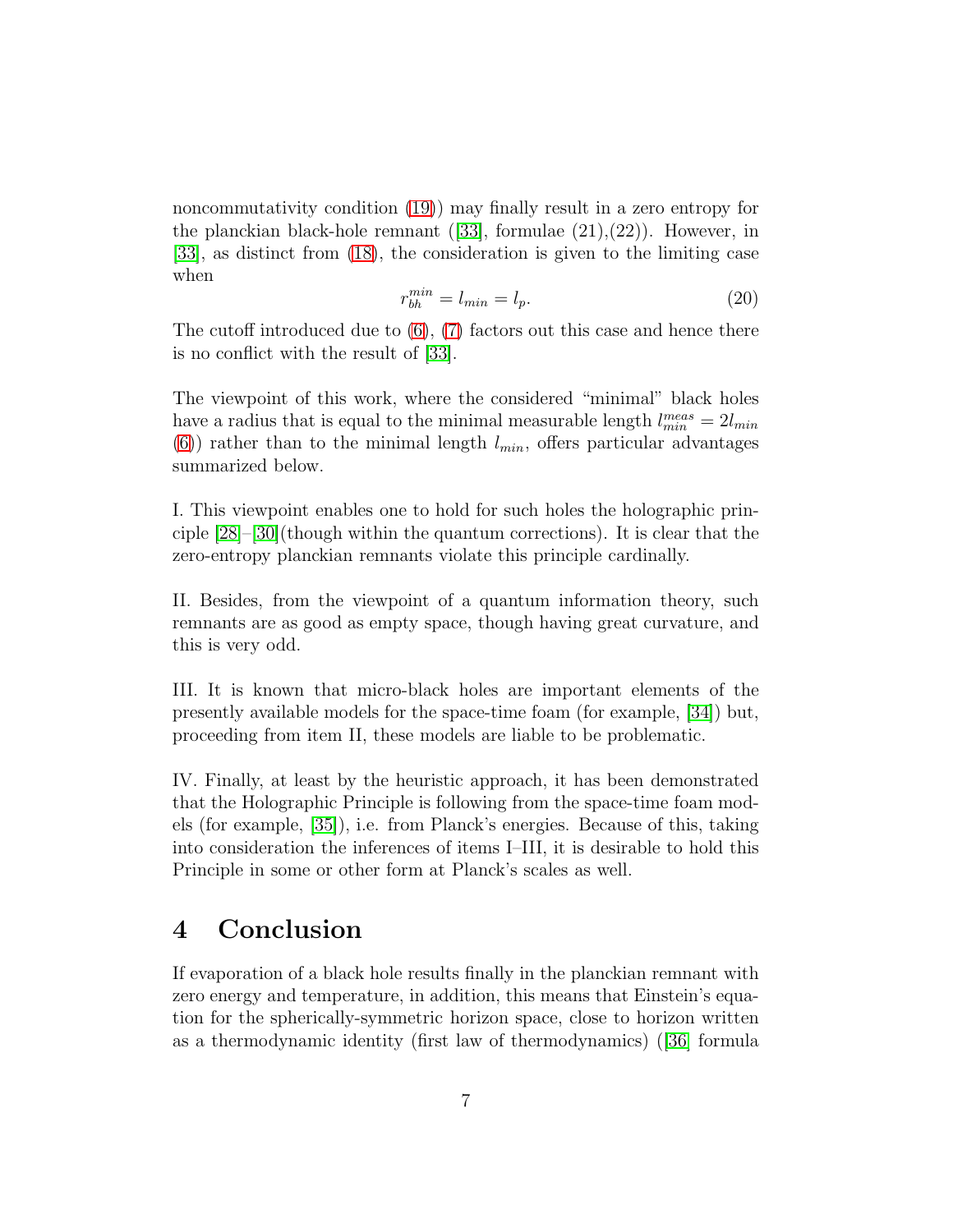(119)), in principle has no ultraviolet limit (cutoff) as in this limit the left-hand side of equation (119) in [\[36\]](#page-10-3) becomes degenerate.

As shown in [\[27\]](#page-9-0), when such a limit is considered in terms of the deformation parameter  $\alpha_R$  and its corresponding variability domain  $0 < \alpha_R \leq 1/4$ (then called the measurable ultraviolet limit), it is applicable within the scope of both equilibrium and nonequilibrium thermodynamics. .

## <span id="page-7-0"></span>References

- <span id="page-7-1"></span>[1] Bekenstein,J.D.: Black Holes and Entropy. Phys.Rev.D. 7, 2333– 2345(1973).
- <span id="page-7-2"></span>[2] Hawking,S.: Black Holes and Thermodynamics. Phys.Rev.D. 13, 191– 204(1976).
- [3] Veneziano,G. A Stringy Nature Needs Just Two Constants Europhys.Lett 1986, 2, 199–211; Amati, D.; Ciafaloni, M., and Veneziano,G. Can Space-Time Be Probed Below the String Size? Phys. Lett. B 1989, 216, 41–47; E. Witten, *Phys. Today* 1996, 49, 24–28.
- <span id="page-7-3"></span>[4] Adler,R. J.; Santiago,D. I. On gravity and the uncertainty principle. Mod. Phys. Lett. A 1999, 14, 1371–1378.
- [5] Scardigli,F. Generalized uncertainty principle in quantum gravity from micro - black hole Gedanken experiment. Phys. Lett. B 1999, 452, 39– 44; Bambi,C. A Revision of the Generalized Uncertainty Principle. Class. Quant. Grav 2008, 25, 105003.
- [6] Garay,L. Quantum gravity and minimum length. Int.J.Mod.Phys.A 1995, 10, 145–166.
- [7] Ahluwalia,D.V. Wave particle duality at the Planck scale: Freezing of neutrino oscillations. Phys.Lett 2000, A275, 31–35; Ahluwalia,D.V. Mod.Phys.Lett 2002, Interface of gravitational and quantum realms. A17, 1135–1146.
- <span id="page-7-4"></span>[8] Maggiore,M. A Generalized uncertainty principle in quantum gravity. Phys.Lett 1993, B304, 65–69.
- [9] Maggiore,M. The Algebraic structure of the generalized uncertainty principle. Phys.Lett.B 1993, 319, 83–86.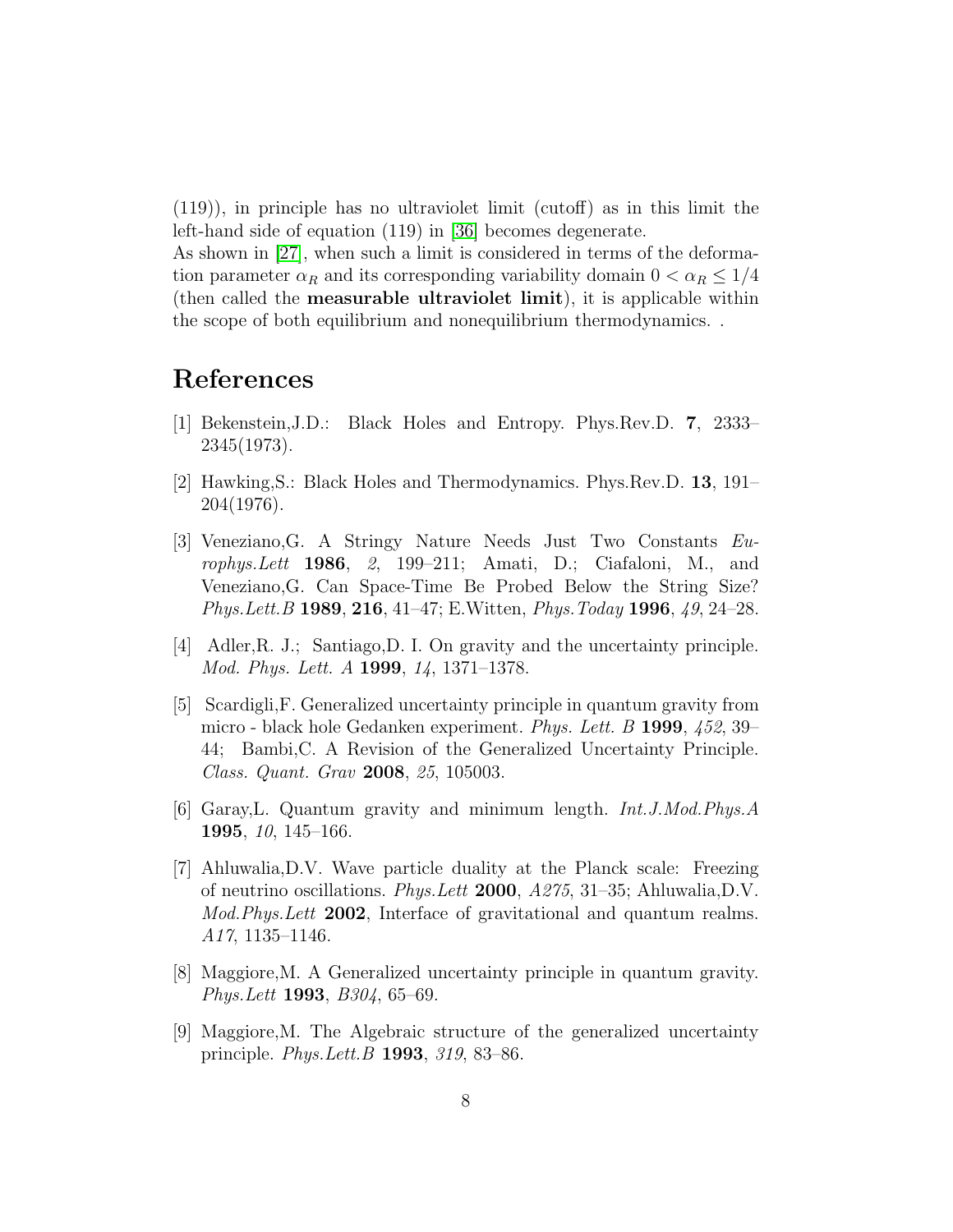- <span id="page-8-0"></span>[10] Kempf,A.; Mangano,G.; Mann,R.B. Hilbert space representation of the minimal length uncertainty relation. Phys.Rev.D 1995, 52, 1108– 1118.
- <span id="page-8-1"></span>[11] Medved, A.J.M.; Vagenas, E.C. When conceptual worlds collide: The GUP and the BH entropy. *Phys. Rev. D* 2004, 70, 124021, ArXiv: [hep-th/0411022](http://arxiv.org/abs/hep-th/0411022)
- [12] Kim,Wontae.; Son,Edwin J.; Yoon, Myungseok. Thermodynamics of a black hole based on a generalized uncertainty principle. JHEP 2008, 08, 035.
- <span id="page-8-3"></span><span id="page-8-2"></span>[13] Nouicer,K. Quantum-corrected black hole thermodynamics to all orders in the Planck length, *Phys. Lett B* 2007,  $646$ , 63-71.
- <span id="page-8-4"></span>[14] L.Faddeev, Mathematical View on Evolution of Physics, Priroda 5(1989)11
- [15] Shalyt-Margolin, A.E.; Suarez, J.G. Quantum mechanics of the early universe and its limiting transition.  $gr-qc/0302119$ , 16pp.
- <span id="page-8-5"></span>[16] Shalyt-Margolin, A.E.; Suarez, J.G. Quantum mechanics at Planck's scale and density matrix. Intern. Journ. Mod. Phys D 2003, 12, 1265– 1278.
- [17] Shalyt-Margolin, A.E.; Tregubovich, A.Ya. Deformed density matrix and generalized uncertainty relation in thermodynamics. Mod. Phys.Lett. A 2004, 19, 71–82.
- [18] Shalyt-Margolin, A.E. Nonunitary and unitary transitions in generalized quantum mechanics, new small parameter and information problem solving. Mod. Phys. Lett. A 2004, 19, 391–404.
- [19] Shalyt-Margolin, A.E. Pure states, mixed states and Hawking problem in generalized quantum mechanics. Mod. Phys. Lett. A 2004, 19, 2037– 2045.
- [20] Shalyt-Margolin, A.E. The Universe as a nonuniform lattice in finite volume hypercube. I. Fundamental definitions and particular featuresIntern. Journ. Mod.Phys D 2004, 13, 853– 864.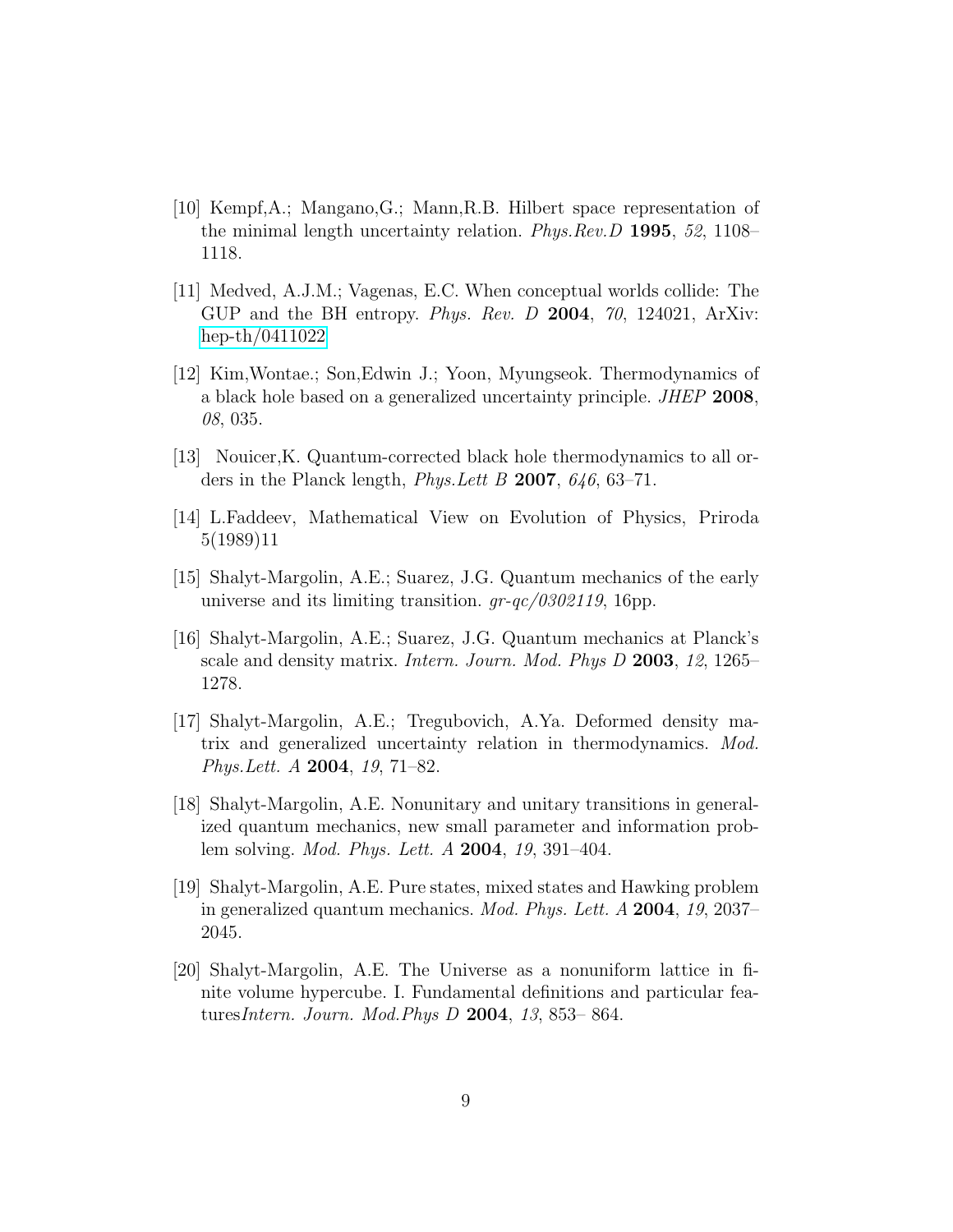- <span id="page-9-5"></span>[21] Shalyt-Margolin, A.E. The Universe as a nonuniform lattice in the finite-dimensional hypercube. II. Simple cases of symmetry breakdown and restoration. Intern.Journ.Mod.Phys.A 2005, 20, 4951–4964.
- [22] Shalyt-Margolin, A.E.; Strazhev,V.I. The Density Matrix Deformation in Quantum and Statistical Mechanics in Early Universe. In Proc. Sixth International Symposium "Frontiers of Fundamental and Computational Physics",edited by B.G. Sidharth at al. Springer,2006, pp.131– 134.
- [23] Shalyt-Margolin, A.E. The Density matrix deformation in physics of the early universe and some of its implications. In Quantum Cosmology Research Trends,edited by A. Reimer, Horizons in World Physics. 246, Nova Science Publishers, Inc., Hauppauge, NY,2005, pp. 49–91.
- <span id="page-9-3"></span>[24] Shalyt-Margolin, A.E. Deformed density matrix and quantum entropy of the black hole. *Entropy* **2006**, 8, 31–43.
- <span id="page-9-4"></span>[25] A.E. Shalyt-Margolin, *AIP Conference Proceedings* **1205** (2010) 160.
- <span id="page-9-0"></span>[26] A.E. Shalyt-Margolin, *Entropy* **12** (2010) 932.
- [27] A.E. Shalyt-Margolin, Quantum Theory at Planck Scale, Limiting Values, Deformed Gravity and Dark Energy Problem.Intern. J. Mod. Phys. D 21, 1250013 (2012).
- <span id="page-9-1"></span>[28] Hooft, G. 'T. Dimensional reduction in quantum gravity.Essay dedicated to Abdus Salam gr-qc/9310026, 15pp;Hooft, G. 'T. The Holographic Principle, hep-th/0003004,23pp.
- <span id="page-9-2"></span>[29] L.Susskind, The World as a hologram. J. Math. Phys **1995**,  $36,6377-$ 6396.
- <span id="page-9-6"></span>[30] Bousso, R. The Holographic principle. Rev. Mod. Phys 2002, 74, 825– 874.
- [31] Nicolini,P.; Smailagic,A.; Spallucci,E. Noncommutative geometry inspired Schwarzschild black hole.Phys.Lett.B 2006, 632, 547–551, arXiv: [gr-qc/0510112](http://arxiv.org/abs/gr-qc/0510112)
- <span id="page-9-7"></span>[32] Nicolini,P. A model of radiating black hole in noncommutative geometry. J.Phys.A 2005, 38, L631–L538, arXiv: [hep-th/0507266](http://arxiv.org/abs/hep-th/0507266)